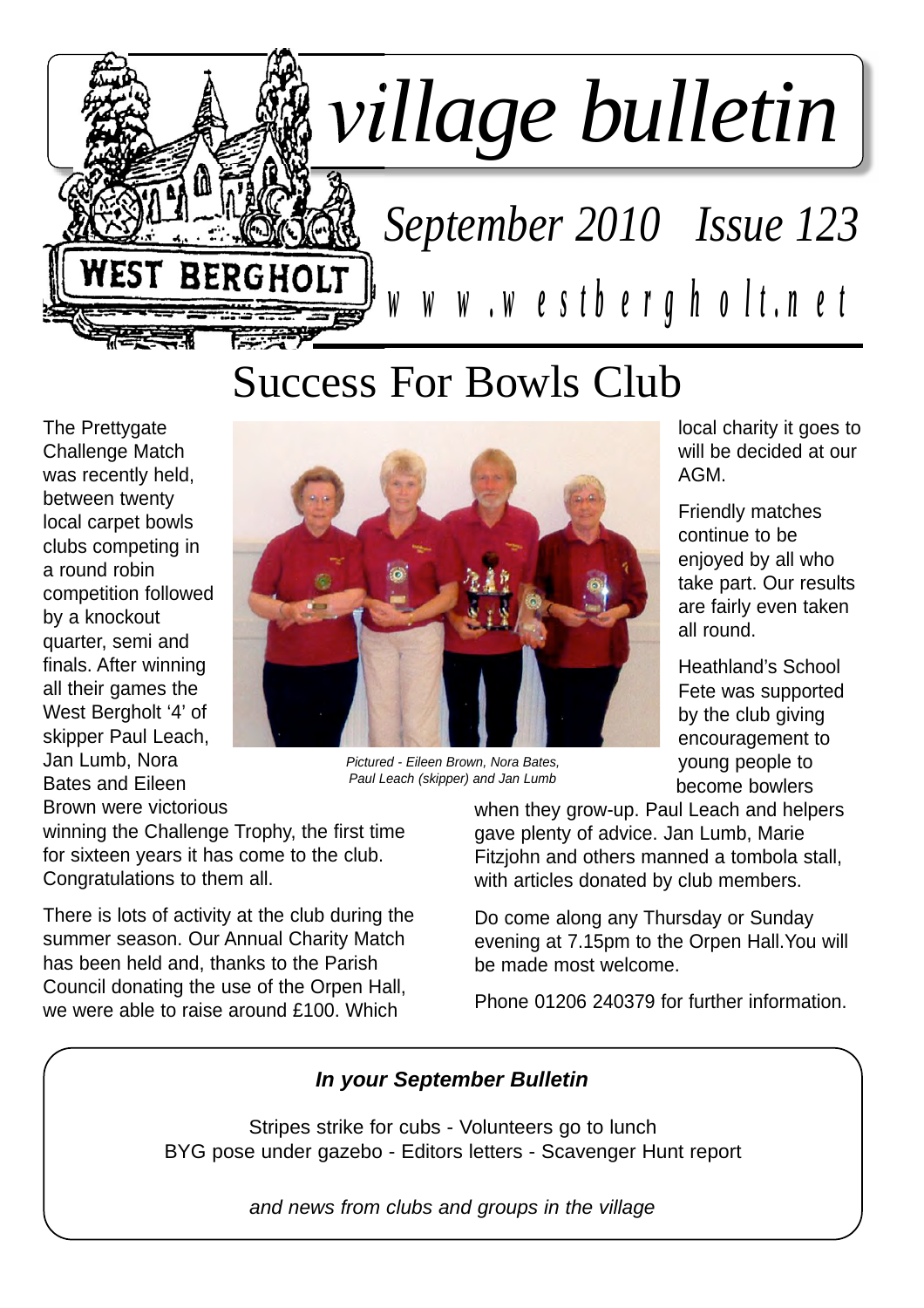# the village bulletin *information*

**PROVIDED BY THE PARISH COUNCIL OF WEST BERGHOLT**

### **Chairman**

John Gili-Ross 67 Mumford Road, West Bergholt ■ 242 236



#### **Vice-Chairman**

Bob Tyrrell Grey Gables, 8a Colchester Road West Bergholt

■ 240 016

### PARISH COUNCILLORS

| <b>Sally Butcher</b><br>Jenny Church<br><b>Bernard Colbron</b><br>Sue Day<br>Andrew Savage<br>David Short<br>Peter Sleigh | 59 Mumford Road<br>Doran, Hall Road<br>64 Mumford Road<br>62 Albany Road<br>6 Garling Walk<br>60 Albany Road | 鴌<br>$\mathbf{r}$<br>☎<br>$\mathbf{r}$<br>☎<br>$\mathbf{r}$<br>$\mathbf{r}$ | 241 923<br>240 792<br>240 297<br>241 040<br>242 015<br>241 715<br>07973 841104 |
|---------------------------------------------------------------------------------------------------------------------------|--------------------------------------------------------------------------------------------------------------|-----------------------------------------------------------------------------|--------------------------------------------------------------------------------|
| <b>Chris Stevenson</b>                                                                                                    | 74 Mumford Road                                                                                              | $\mathbf{r}$                                                                | 241 708                                                                        |
| <b>Harry Stone</b>                                                                                                        | Vindens, Chapel Lane                                                                                         | $\mathbf{r}$                                                                | 241 026                                                                        |

### PARISH WORKING COMMITTEES

*Premises and Recreation* **Bernard Colbron, Sally Butcher, Jenny Church, Harry Stone,** Sue Day

*Environment and Highways* David Short, Sally Butcher, Jenny Church, Sue Day, Harry Stone *Planning and Developement* Bob Tyrrell, Andrew Savage, Peter Sleigh, Chris Stephenson *Finance and Personnel Advisory* **Andrew Savage, John Gili-Ross, Chris Stephenson, Harry Stone** 

#### BOROUGH COUNCILLORS

Cllr. Jill Tod cllr.jill.tod@colchester.gov.uk 1 1 574 896 Cllr. Dennis Willetts **dennis.willetts@btinternet.com** 240 314

### CLERK TO THE PARISH COUNCIL

Val Walsom **17 Armoury Road, CO6 3JN 17 Armoury Road, CO6 3JN 240 149** 

*The Parish Clerk is available for Parish business at any reasonable time, but in particular on Tuesday evenings.*

### ORPEN HALL ADMINISTRATOR

#### June Mayhew **240 694 240 694**

*The Administrator is available to deal with enquiries at any reasonable time. Bookings should be made at the Hall on Thursdays between 7pm and 8pm. Please use the old side entrance.*

Parish Council monthly meetings are held in the John Lampon Hall on the third Wednesday of every month starting at 7.30pm. Prior to the start of the meetings, between 7.15pm and 7.30pm, the public are invited to raise any item for consideration by the Parish Council at its next meeting.

The village bulletin is funded by the Parish Council as part of a community service. It is issued quarterly and distributed to every household in the Parish.The views expressed do not necessarily reflect those of the Parish Council.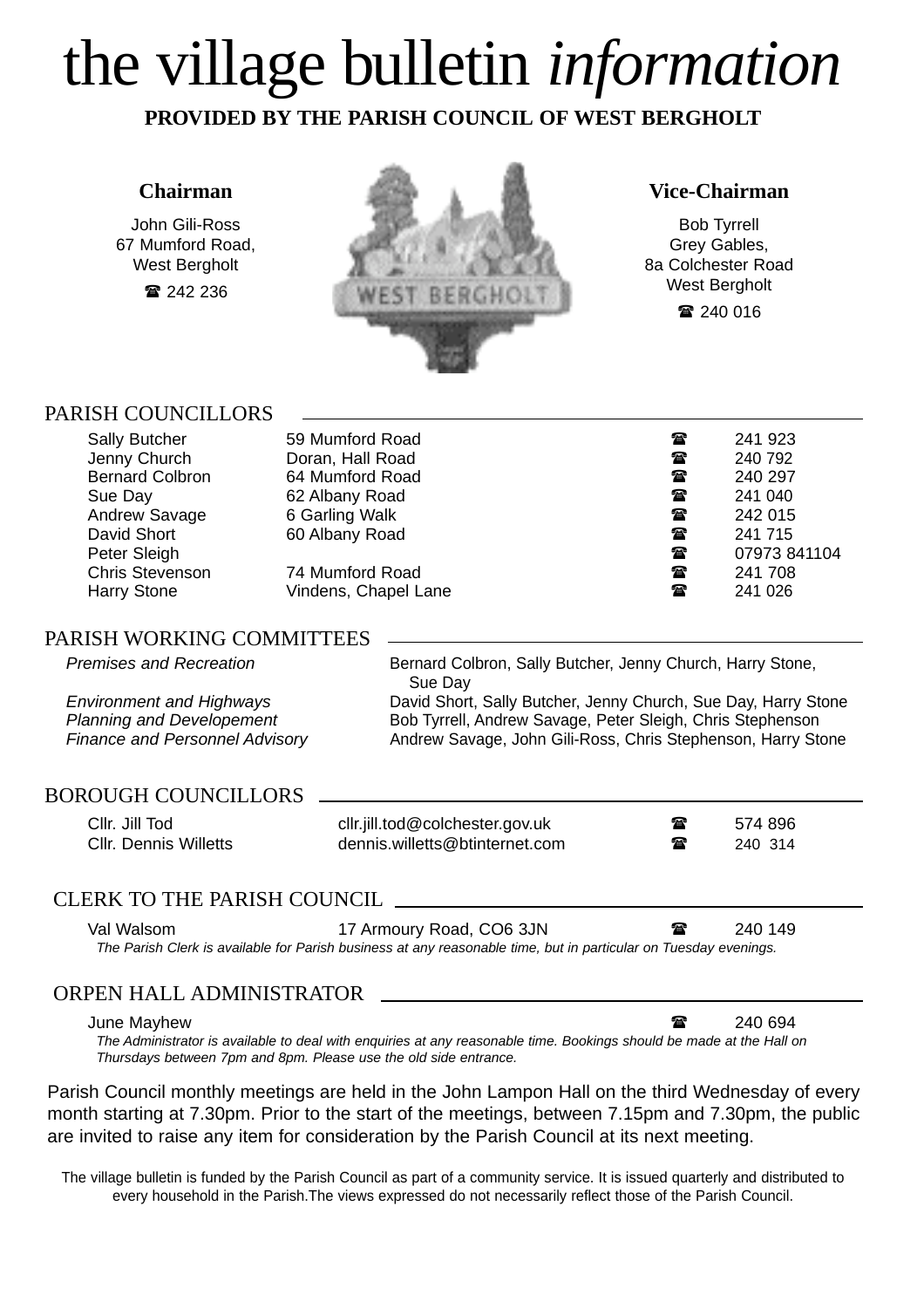# Allotments Update

Despite the dry weather that we experience in this part of the country it is a pleasure for those of us that enjoy producing our own vegetables to see the Allotments at the peak of their production. This is only achieved by consistent time and effort by the plot holders who on dry summer evenings can be seen descending like ants on the water supply.

For most village residents such a facility helps to retain the character of our village although the consequences of its location might be considered to be an occasional nuisance to a few. 139 plots in full production do generate a good deal of organic waste. Some materials can be made into compost although this needs to be done in a way which does not attract vermin. A yearly skip is made available to deal with some of the less combustible materials but a monthly bonfire in addition to this is the only sustainable practical solution.

In July the bonfire did generate more smoke than is reasonable and a few residents did have cause for complaint. For this we apologise. The Allotment Committee has produced guidance for plot holders on the times at which material can be brought to the fire and the need to ensure that the rubbish burnt is dry and not green. In July this guidance was not universally adhered to and the still, humid conditions resulted in the smoke hanging low.

A meeting of the plot holders has discussed this issue and in future more effort will be made to manage the bonfire and ensure that the guidance is followed. It was suggested that Monday was not the best evening and so from September the bonfire will be held on the first Tuesday of each month with material only added for two hours, after which time it will be allowed to burn out. Also the start time will be put back to 6.00pm except for November when it will be at 4.00pm. There will then be no more fires until March.

On a more positive note it is good to see the number of younger families with children taking on plots. The small area taken by the Bluebells Nursery Group is proving very popular and giving the toddlers much pleasure. The more established gardeners are always pleased, and probably flattered, to be asked advice and so it has been suggested that we publish some seasonal tips on a regular basis.

The Autumn period is a quieter time but the following are suggested:

& Order seed catalogues and begin to plan for next year based on a three yearly rotation

& Purchase and sow Garlic, Japanese Onion Sets and Broad Beans although early sowings of these may need some protection from the winter

**※** Think of plants that will attract bees. Lavender is a good one but now is the time to shear it back if you already have a plant

& Wash pots with Jeyes fluid and generally prepare equipment for next season

**※** Back home dress lawns and lightly prune roses to prevent wind rock and frost getting at roots.

Allotment Committee.

# Workers Educational Association

### **'Art in the Age of William Morris'**

Our next course concerns the Arts and Crafts movement. It starts on 21st September 2010. Covering the life and works of that busy man William Morris, who died in 1896. His work had close connections with the Arts and Crafts movement and this aspect will be developed further. The tutor is Graham Slimming, a long-standing and experienced member of the WEA panel of lecturers.

The course will follow the usual pattern of ten Tuesday evenings, 8pm to 9.40pm, at the Methodist Church Hall with its wheel chair access and, should it be needed, a LOOP system. Fees are only slightly increased at £44 for the term, with nil fees for those on Income related benefits, or on JSA. Also financial help should be obtainable from WEA Cambridge if net household income is under £15,000 pa (from the Discretionary Learner Support Fund). Unfortunately the branch itself is not allowed to offer discounts nowadays.

If you are unsure whether the course is really for you, do come along and sample the first evening free.

Further information is available from our Secretary on 01206 240791. We look forward to hearing from you.

#### \*\*\*\*\*\*\*\*\*\*\*\*\*

## Colne Valley Flower Club



The club does not meet in August

making our next meeting Wednesday September 15th at 7.30. Our Demonstrator will be Joyce Gurssedonn from Knebworth and her talk title is "Inspire and Enjoy"

Come along to our meeting on Wednesday October 20th and bring a friend "free". It will be a good chance to introduce someone new to the enjoyment of flowers. Our speaker will be Patricia Ellis from Orpington Kent with her title "Serendipity"

By kind invitation of one of our members we are holding a Coffee Morning at Park Farm from 10.30 to 12.30, please come along and support us. Everyone welcome.

Wednesday 17th November is our last meeting for 2010. This is an Open Meeting and we are happy to invite non members to join us to see Lee Berrill from Earls Barton. Northants, demonstrating flowers on the theme of a "Winter Wonderland"

Further information about the club please contact our Chairman on 01206 241145 or Secretary on 01206 240262.

Our meetings are held at the Orpen Hall on the third Wednesday of the month.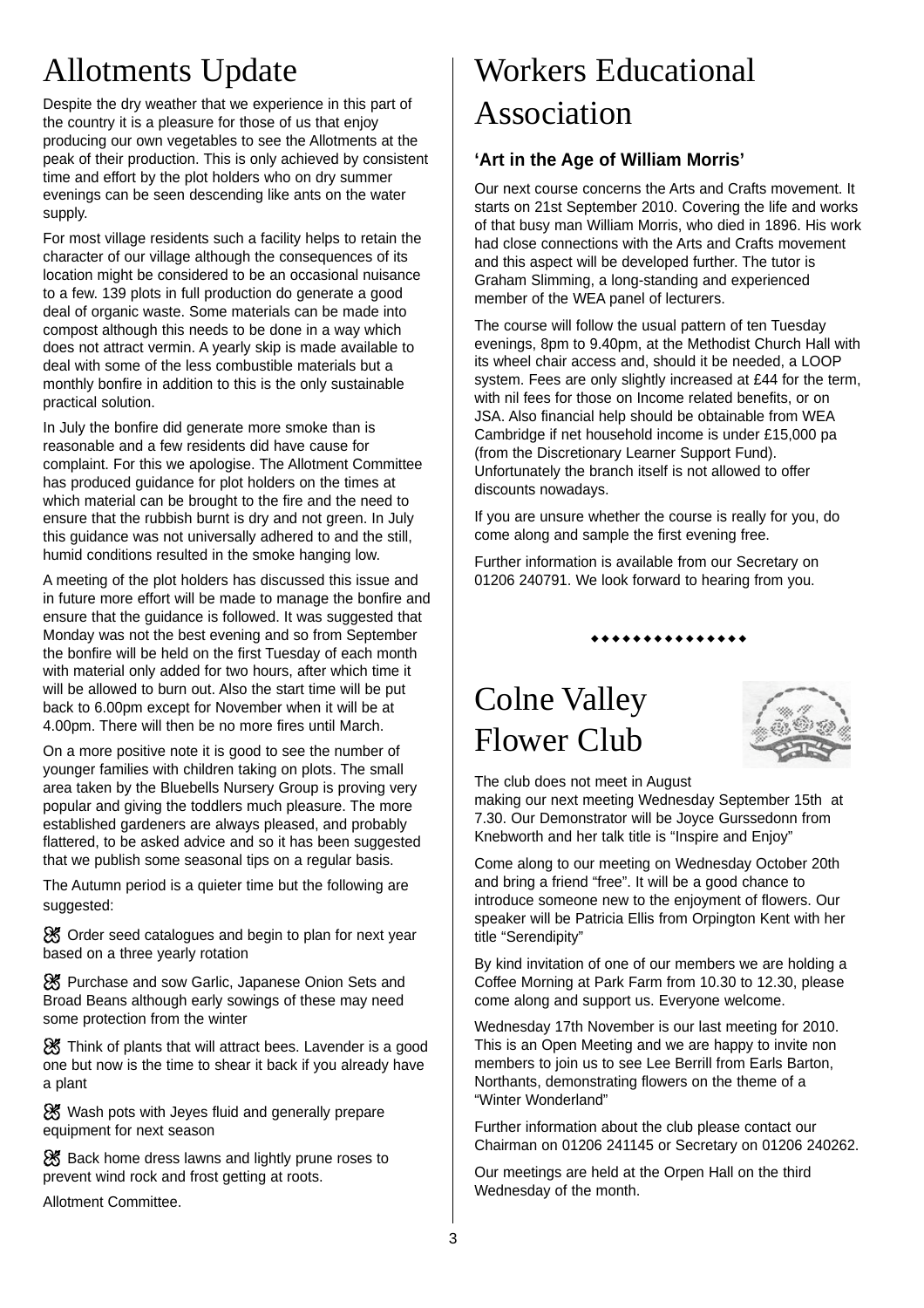# Friends of Hillhouse Wood



This has been a stressful year for the

wood because of climatic factors. The longest severe cold spell for more than 30 years moved into a mainly cold and dry spring. Drought conditions continued into summer with only the relief of some periodic heavy showers associated with thundery heatwave conditions when the thermometer soared to 30C. Trees have suffered greatly from the lack of moisture and much of the scrub growth and the ground flora were shrivelled badly by July. However there was a good showing of bluebells and wood anemones in April and into early May and the colonies of early purple orchids near the top pond produced up to 40 flowering spikes including four of the rare white form. As usual, bracken has grown prolifically in the central area and will receive some control management.

The Friends' volunteer work parties under the direction of David Bull will commence their seasonal activity from September. Although clearances are necessary there will, in future, be increased care taken to ensure there is cover for wildlife and, in particular, birds which nest on or near the ground in spring and early summer. It is hoped that nightingales will return with improved habitat conditions. This year and last, we failed to have a single nesting pair of nightingales but there were several pairs of blackcaps and chiffchaffs as some compensation. Nightingales are especially sensitive to disturbance and as the wood attracts increased visitors, particularly in bluebell and wild flower time, pairs have moved to private woods with no public access. This year there were at least five pairs in Orange Wood and Spring Wood, West Bergholt, and a singing male was heard at Alder Carr Wood, near Millhouse, on the dawn chorus birdsong walk in May.

The heavily overgrown nature of the top pond is a matter of concern with loss of water level and it is hoped that clearance of reedmace and willowscrub, and some long overdue desilting will take place in autumn or early winter. This has to be undertaken with great care as the pond is home to a number of uncommon dragonflies and damselflies as well as a colony of the fully-protected great-crested newt.

Elm disease continues to affect the wood's remaining wych and common elms which support a colony of the whiteletter hairstreak butterfly but in July several of these uncommon butterflies were seen flying round the tops of the tall wych ellms on the edge of the wood near the main entrance. Efforts continue to be made to check the spread of elm disease.

There are continued signs of badger activity in the wood although, as yet, there isn't an occupied sett but there is a large sett at Alder Carr Wood and others on the close-by Woodland Trust Fordham Hall Estate. Muntjac deer are regularly seen in and near the wood and up to ten roe deer are often present on fields around the wood with some occasionally in the wood itself.

There was a good showing of the rare damselfly, the beautiful demoiselle, along the stream on the Fordham side of the wood, both males and females. This is only the second site of this species in our area, the other colony being on the Roman River near Friday Wood. The seven who attended the summer butterfiles and insect walk led by myself and Philip Smith on July 17th were rewarded with lots of gatekeeper and meadow brown butterflies, commas and red admirals and the day-flying six-spot burnet moths which were nectaring on field scabious blooms next to the path leading to the wood where the moths' larval foodplant, bird's foot trefoil, grows.

Tree-creepers have been seen regularly in the wood and are almost certainly nesting. A pair was seen during the spring nature walk in the wood on April 18. The annual fungus foray in and near the wood, led by local expert Ian Rose, will be on Thursday November 4th. Meet at the old church at 10am.

\*\*\*\*\*\*\*\*\*\*\*\*

Joe Firmin.

# Cricket Club

We were very saddened by the passing away of Peter Redhead. Peter was very much involved with the cricket club and we will remember him for his kindness and enthusiasm. He distinguished



himself nearly three years ago when, along with Mark Joel, he formed a new Junior Under 14 section. The fruits of their efforts can be seen in the tight-knit group that now represent us at Under 16 level; in addition many of this group now play at senior level as well. Peter was remembered at the club's annual Festival at the end of June with a minute's silence in his honour.

The Festival was once again very successful with entertainment provided to more than 300 visitors over the long, hot weekend. The club welcomed six senior visiting teams in total over the four days. On the Sunday, proceedings began early with a Kwik Cricket tournament involving youngsters from the club as well as from many local villages. This was followed by a senior cricket tournament involving four teams. The winners were the club's Under 21 team whose captain, Sam Brooks, was presented with the inaugural Trophy Shield by Nayna Patel of the club's new Kwik Cricket sponsor, Crown Law Solicitors of Langham.

Results otherwise have been disappointing for the senior teams with both occupying lowly positions in their respective leagues. New players are keenly sought so please encourage any cricketer you know that is looking to join an ambitious and friendly club to contact us. Our four junior teams enjoyed some notable successes in their leagues.

Apart from new cricketers, we will be needing a new Treasurer and a new Secretary next year. If you are interested in helping us out or know anyone who might be, please call me on 240225 or 07769 697542, or e-mail npassmore@sky.com

Nigel Passmore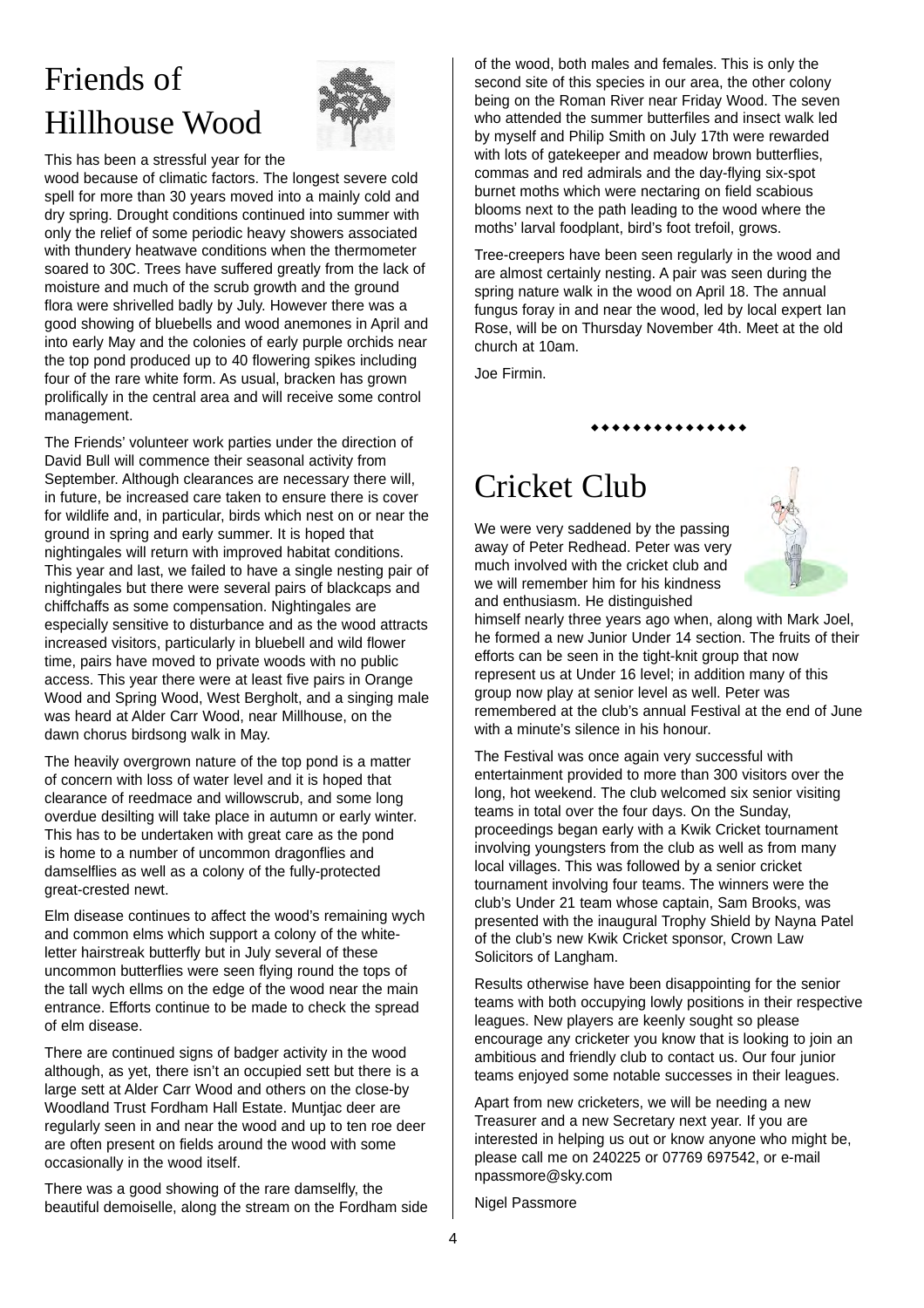### Methodist Church News

We took part in the Heathlands School Fete again this year. It was quite a difficult day weather-wise, as our lucky dip polystyrene filling was being blown around the field one minute and soaked by the showers the next. It was quite a challenge, but we enjoyed it. In July we catered for a coach party tea for members of Witham Methodist Fellowship who are regular visitors each year for their annual outing.

Our Harvest Weekend, 18th and 19th September, begins a busy few months after a quiet time in August. We shall be decorating the Church on Saturday morning from 9.30am and donations of flowers, fruit, vegetables, tinned and packet goods can be brought along at this time.

September 25th is our next quiz night. Book a table of four for £16. Come and enjoy a lighthearted evening and good company led by Mick and Anita – don't miss out – book early by ringing 241969.

On Saturday October 16th a Craft and Hobbies Exhibition will be held in the Hall from 10.30am to 5.30pm. Displays, demonstrations, a chance to try a craft and also buy. Refreshments will be served all day. Look out for the posters.

Special Services in October will include our Church Anniversary on the 24th and a United Service at St. Mary's on 31st at 9.30am.

A Light a Candle Service will take place on Thursday 4th November at 7.30pm. This very thoughtful short service enables anyone who has a need to remember a loved one recently lost or maybe an Anniversary do come along and add their name to our prayer list.

Our regular communion, bible study, Women's Fellowship and coffee mornings continue.

The special Christmas Coffee Morning on Saturday 27th November is at 10am to 11.30am. Join us for coffee and mince pies, last minute gifts, cards and mystery parcels.

### West Bergholt Women's Institute



Vice-president Bee Girkin took the June

meeting as the president attended the National AGM in Cardiff. Maureen Williams from SAGA spoke about the various services and holidays available from the company.

Members and guests enjoyed the annual outing to Carter's Vineyard in Great Horkesley. The history of the vineyard from inception followed by a tour of the wine making process was fascinating. Prior to lunch a selection of wines were tasted.

In August members were back in the Orpen Memorial Hall. John Morgan spoke about life and times down the coal mines. The president, Pat Moran gave her report on the Cardiff AGM. A walk, followed by coffee and lunch are planned for later this month in the John Lampon Hall.

# West Bergholt Concert Band



Back in 1978 when the band started, there were very few opportunities for young musicians to play in a concert band …which is why the band was created.

It's still one of the band's main aims 32 years later, especially as local music teachers tell us that young musicians don't even know what a concert band is. So, five years ago we started to invite musicians from local primary schools to join with our Training Band for some weekend workshops…and these turned out to be hugely enjoyable for everyone, whilst also giving youngsters new experiences and exposure to lots of different types of music. This year's workshops will involve more schools than ever, and are being held on the following date :

Saturday 16th October 2.30pm - 4.30pm, West Bergholt

Saturday 6th November 2.30pm - 4.30pm, West Bergholt

Saturday 20th November 2.00pm - 4.00pm, St Botolph's

The workshops are a great opportunity for anyone who's beginning an instrument to come along and enjoy playing in a band alongside other first timers with support from the band's experienced players. The workshops are relaxed, great fun and include some great music - so please email *graham@wbcb.org* for further details or to reserve your place.

The workshops culminate in a concert at St Botolph's, with Training Band performing everything from Glenn Miller and Duke Ellington to Barry Manilow and Motown, followed by Concert Band playing 'The Best Of British', featuring music from John Lennon, Holst, Andrew Lloyd-Webber and Queen.

Saturday November 20th : 7:30pm, St Botolph's : In aid of Riding For The Disabled

All of these activities follow on from a typically busy summer term which saw the band perform three concerts of completely different music in ten weeks, which raised over £2000 for charities. Clacton's West Cliff Theatre reported 'very happy punters' after another successful Last Night Of The Proms concert in June, and our July concert at St Botolph's included a typically varied programme of music from Copland, Coldplay, Sondheim, Sousa, Artie Shaw and Elvis among others.

As you can see from all of this, the band continues to be a popular group for both musicians and audiences, and with September being a great time to join the band, please either visit us at Heathlands on any term-time Friday evening, or come along to our workshops. The band's website contains details of all our events, or you can also email us or phone Graham on 824157.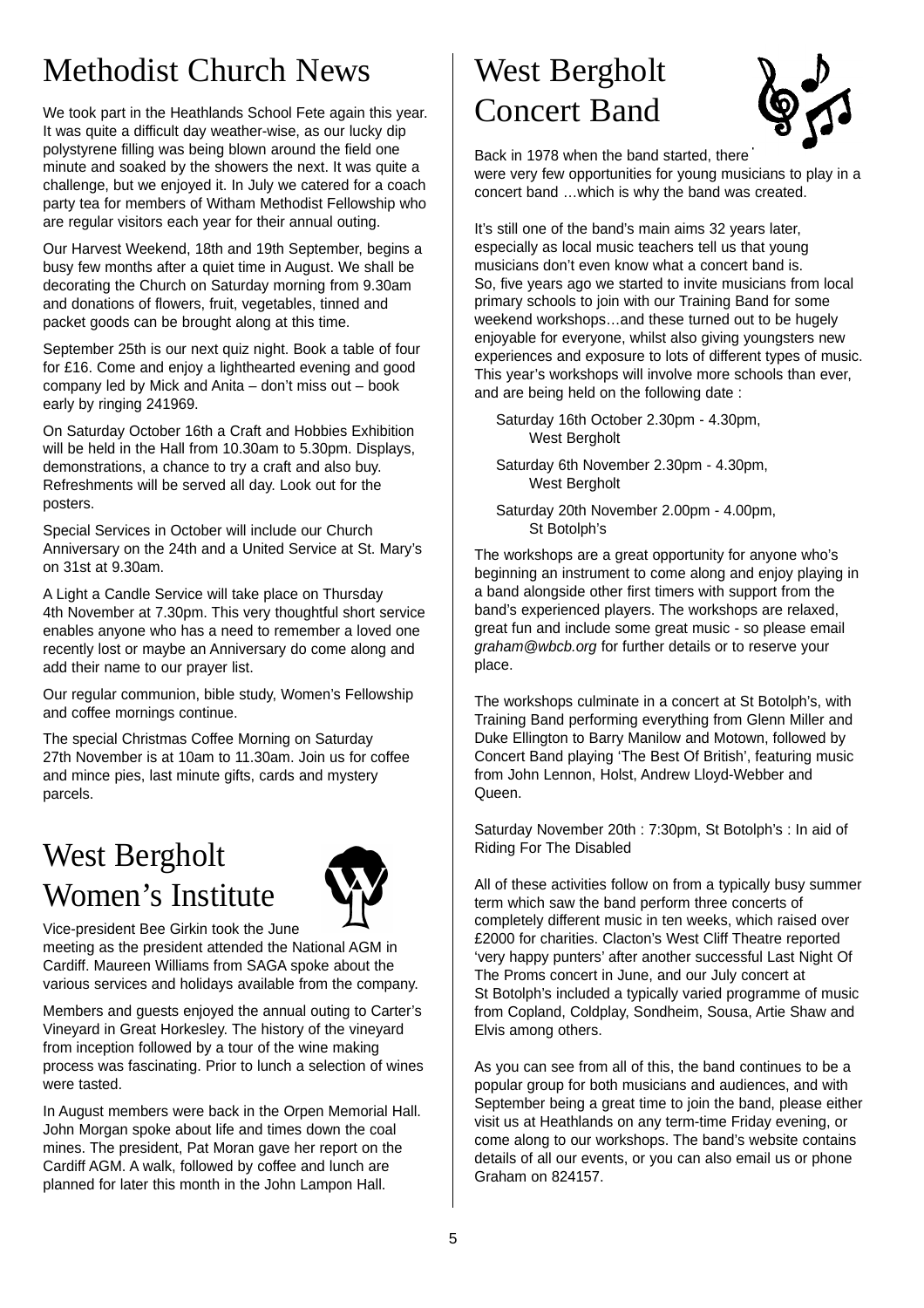## Volunteers – The Heartbeat of Our Village

The Parish Council was invited to recognise the volunteers and their organisations that make such a difference to our village. The Colchester Community Volunteer Service held a thank you lunch for those volunteers nominated by the various communities in the Borough. Those attending were greeted by the Deputy Mayor in the Moot Hall and treated to lunch and presented with certificates as a thank you for their community spirit and involvement.

The Parish Council were faced with the difficult task of selecting the volunteers and organisations that make West Bergholt such a special place to live in. We had a maximum of four nominee invitations and with more than 20 volunteer organisations in the village this was not an easy task. I am always amazed and proud of the number of people who happily give up their free time to help and assist others. I view our volunteers as the heartbeat of the village whether they have just begun to operate a new organisation or are part of one that has operated for many years.

Our nominates were David Bowden, Murray Harlow, Bob Gooden and Susan Walby representing the BYG, Youth Football, Luncheon Club, the Church, Allotment Holders and First Responders to name just a few.

Thank you to all our volunteers.



John Gili-Ross

# *nice stripy* Helps Cub Scouts Be Prepared!



Lawn care and garden maintenance company, nicenstripy, stepped in to make sure the local cub group could live up to their 'Be prepared' motto when the Monday night Badger Pack were on the search for a suitable vehicle to provide transport for a trip to the Thorrington Scout Camp.

Andrew Ross, owner of *nicenstripy* commented 'We were delighted to be able to help out the local scout group to make sure they could get all their kit safely to their camp. We have always been keen to support the local community and indeed some of the boys involved in the camp are related to nicenstripy's clients. As an outdoor-based business we think it is important for the younger generation to appreciate the benefits of an active outdoor lifestyle.'

'Perhaps we should talk to the Scouts about creating a Lawn Care and Garden Maintenance Badge next year!!'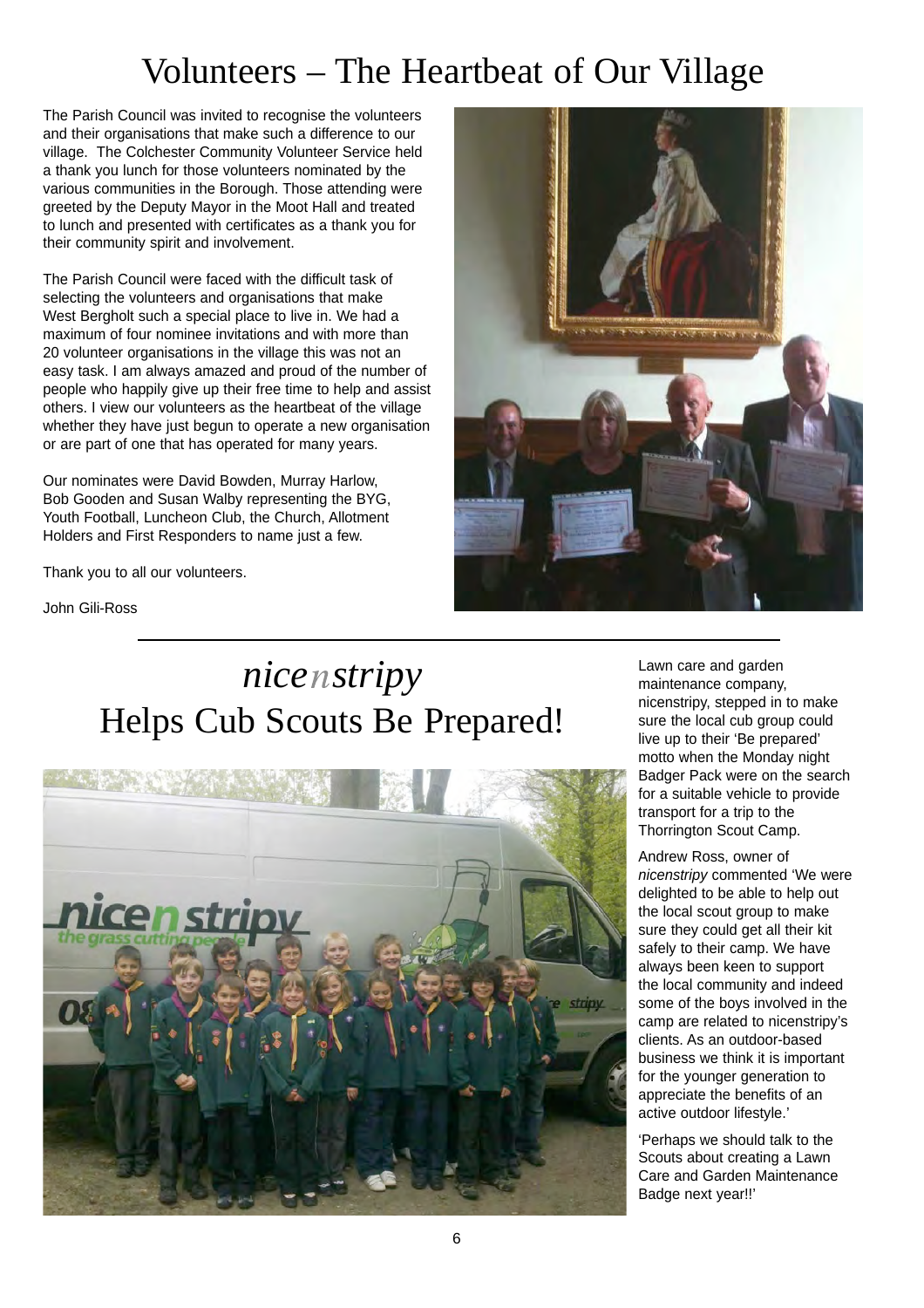# 1st West Bergholt Guides

We took part in a joint Centenary Thinking Day Celebration at the Charter Hall

Girlguiding UK

on 20th February, with both Colchester North and Colchester South Division. There were many artists who performed for us including an amazing drumming band. All the Rainbows, Brownies, Guides and Senior section really enjoyed it. Jacqueline Newman carried the Union Jack and stood in front of all the units for the main event on the stage. It was an amazing event and I am sure not to be forgotten by those who took part.

At the beginning of March we made some papier-mache ducks. They were great fun to make – very sticky with lots of glue and paper everywhere – thanks Katie!

We raised some money for Sports Relief on 11th March by holding a sports evening and played some varied games including one with two hula hoops which made everyone laugh!

We took the Guides to Colchester Castle Park in July for a Teddy Bear's Picnic, part of Tracking Through Time, followed by a visit to Hollytree's Museum to see the Girlguiding exhibition. This was enjoyed by all. It was a very hot day and of course had to be finished off with an ice cream!

This term has been very busy with us taking part in many Centenary events including our Centenary Day Trip to London and WOW 100. We won two Jack Petchey Awards of £200 each. These were awarded to Katie Pullen and Ciara Harlow for the excellent work they have both done during their time with 1st West Bergholt Guides. These awards helped pay for the train fares and open top bus trip in London, which was enjoyed by all. We also went on The Eye and went down to Crystal Palace Park to visit the Centenary Maze. It was a brilliant day.

WOW 100 was our county, Essex North East, Centenary Day held in Tendring showground at Lawford. 4,500 Rainbows, Brownies, Guides and Senior Section members took part. There were many events held during the day including dog shows, majorettes, street dancing and Starburst. Other activities included archery, donkey rides, inflatables, circus skills, crafts and bungey trampolining. The evening finished with Josh Dubovie, he was our entry in the Eurovision Song Contest, and the girls loved him and were able to get his signature at the end. A brilliant day.

We are now about to go away camping for eight days in Norfolk. We will be joining 5,000 other Scouts and Guides for an international jamboree. We have 13 Guides taking part.

On a final note, Katie Griffiths has now sadly finished her course at university and has left to go back to Norwich; it is a long way to commute! We held a lovely leaving party for her and gave her a few gifts to remember us by, although I do not think she will ever forget us! As she lives in Norwich, Katie will be joining us at NORJAM.

We also have a new leader, Caroline Fitzgerald, a friend of Katie's from university. Caroline is an experienced Guider

and has already joined us for WOW 100 and will also be joining us at NORJAM.

Our term starts again on September 9th.

Sandra Gates, Guide Guider

# Bergholt Heath Football Club

It is with much sadness that we have to report the passing of Peter Redhead our Chairman who died in June.



The club expresses its condolences and was well represented at his funeral service by both committee and players. This was the measure of respect that Peter commanded within the Club and elsewhere. From his time as a team manager till taking over as Chairman in 2006 he has served the club with dedication and has been a great ally to me in the running of the Club. It was a great privilege for me to receive an award from him in our 10th anniversary season.

Peter was at the forefront of our sponsorship efforts and events planning in addition to doing battle with the League on a number of fronts. He chaired our committee meetings in his usual style - usually borrowing a pen from me and sipping his coffee while everyone else was swilling beer! No wonder he was always the most composed. We will miss his passion and contribution.

As a result I have taken over as Chairman and David Bowden is the new Secretary. Good luck David - I hope you are as good as me.

2010-11 season promises much as we now have six teams. We have added a team at Under 8 managed by Pete Sanderson and are the new home for an existing A-league side at Under 13.

As a reminder, we need to get all of our registrations to the league by mid-August and that means you need to ensure that you do the necessary paperwork and get it to your manager by the time you read this.

If you have any questions then contact your manager or me on the number below

Leslie Wright, Chairman, 01206 241438



*Not so old Memories!*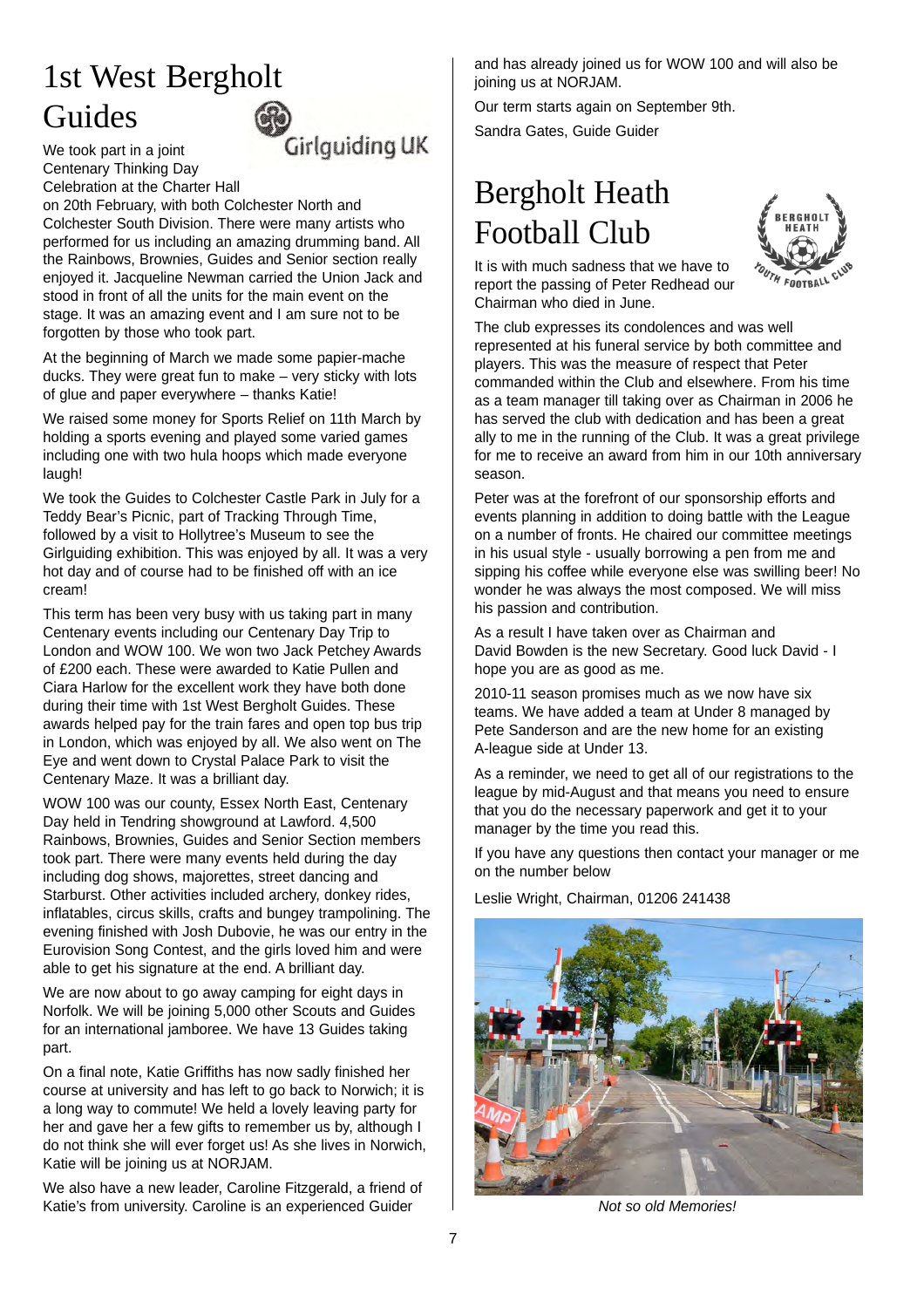### Transport Matters

As part of its committee structure the Parish Council has a Transport Officer. Through this position we receive regular information from Essex County Council on any pending changes to our bus services and other issues concerning the village. At present there is nothing of note in the pipeline. An initiative in which all those eligible are urged to participate in the consultation on Senior Citizen bus passes. Details are posted on the village notice board. We periodically receive bus timetables for all Essex and these are available at the Post Office.

The Council is aware that from time to time residents have good cause for complaint about our bus service and it is willing to take up issues with the Bus Companies. In order to do this hard evidence is needed so if anyone has a bad experience, such as buses cancelled without any notice, please do let us know. Details should be passed on to the Parish Clerk, preferably by e-mail or in writing. (Contact details are at the front of this Bulletin).

Harry Stone.

#### \*\*\*\*\*\*\*\*\*\*\*\*\*

### 1st West Bergholt Brownies

The Brownies have been enjoying all this wonderful summer weather with unit meetings outside, playing wild games, walking through Hill House Wood on part of the Centenary Division 10 mile walk, having a scavenger hunt and outings. Lots of challenges have been marked off on our main Centenary badge "Tracking Through Time."

We had a day out in July to the Tendring Hundred Show Ground for the County WOW Centenary event. This was "Jamboree in a Day", lots of fun with trying out many new crafts, activities such as hand bell ringing, reptile tent (many of the girls quite happy to have a snake around their neck!), seeing camping as it was about 50 years ago, watching Star Turns from each Division in the main arena and being entertained by John Dubovie at the end of the evening. All returned home by coach very tired but happy after a great day out.

Now having a break for the summer holidays with another event being planned for 2010. 2010, 2010. At ten minutes past eight in the evening of the 10th October this year of 2010 all members of Girlguiding will be remaking their promise to bring to an end this wonderful Centenary year. Carol Clarke – Unit Guider

### **CRAFT EXHIBITION**

*Saturday 16th October 2010*

*10.30am - 5.30pm*

Methodist Hall, Chapel Lane, West Bergholt

Art -Beads - Lace - Patchwork - Quilting - Teas

*Some items for sale*

For further details phone 01206 243574

### *St. Mary's Church Services and functions*

News of other clubs, committees etc. which use the Church and Hall can be found elsewhere in this Village Bulletin, or *www.stmaryswestbergholt.web.officelive.com* for the Village Diary where you will find what else goes on in West Bergholt

### **September**

| Sunday 5th 9.30am  |         | Morning Service and Bugs                     |
|--------------------|---------|----------------------------------------------|
| Sunday 12th 9.30am |         | Formal Holy Communion<br>and Bugs            |
| Sunday 19th 9.30am |         | Family Service with Bugs                     |
|                    | 6.30pm  | Prayer Book, Evening Service                 |
| Wed. 24th          | 10.00am | <b>Holy Communion</b>                        |
| Sunday 26th 9.30am |         | Back to Church Sunday<br>with Holy Communion |
| <b>Ootohor</b>     |         |                                              |

### **October**

| Sunday 3rd 9.30am  |         | Harvest Festival and Lunch               |
|--------------------|---------|------------------------------------------|
| Sunday 10th 9.30am |         | Formal Holy Communion and<br><b>Bugs</b> |
| Sunday 17th 9.30am |         | Family Service with Bugs                 |
|                    | 6.30pm  | Prayer Book - Evening Service            |
| Sunday 24th 9.30am |         | <b>Communion Service and Bugs</b>        |
| Wed. 20th          | 10.00am | <b>Holy Communion BCP</b>                |
| Sunday 31st 9.30am |         | Morning Worship and Bugs                 |
|                    |         |                                          |

### **November**

| Thursday 4th 7.30pm |         | In Methodist Church Light a<br>Candle remembering people<br>we have lost |
|---------------------|---------|--------------------------------------------------------------------------|
| Sunday 7th 9.30am   |         | Morning Worship and Bugs                                                 |
| Sunday 14th 10.45am |         | Remembrance service                                                      |
|                     |         | Orpen Hall                                                               |
| Sunday 21st 9.30am  |         | <b>Family Service with Bugs</b>                                          |
|                     | 6.30pm  | Prayer Book - Evening Service                                            |
| Wed. 24th           | 10.00am | Holy Communion BCP                                                       |
| Sunday 28th 9.30am  |         | Holy Communion and Bugs                                                  |
|                     |         |                                                                          |

The above are the known times and dates of service at time of going to press. Accurate times and services are to be found in *'Good News'*, the monthly church magazine.

If you would like a copy delivered to your door, please contact Kate Wilson on 01206 752056

A Crèche is available in the church hall for children under the age of five years old, if required.

Rector – The Rev Colin Horseman telephone 271242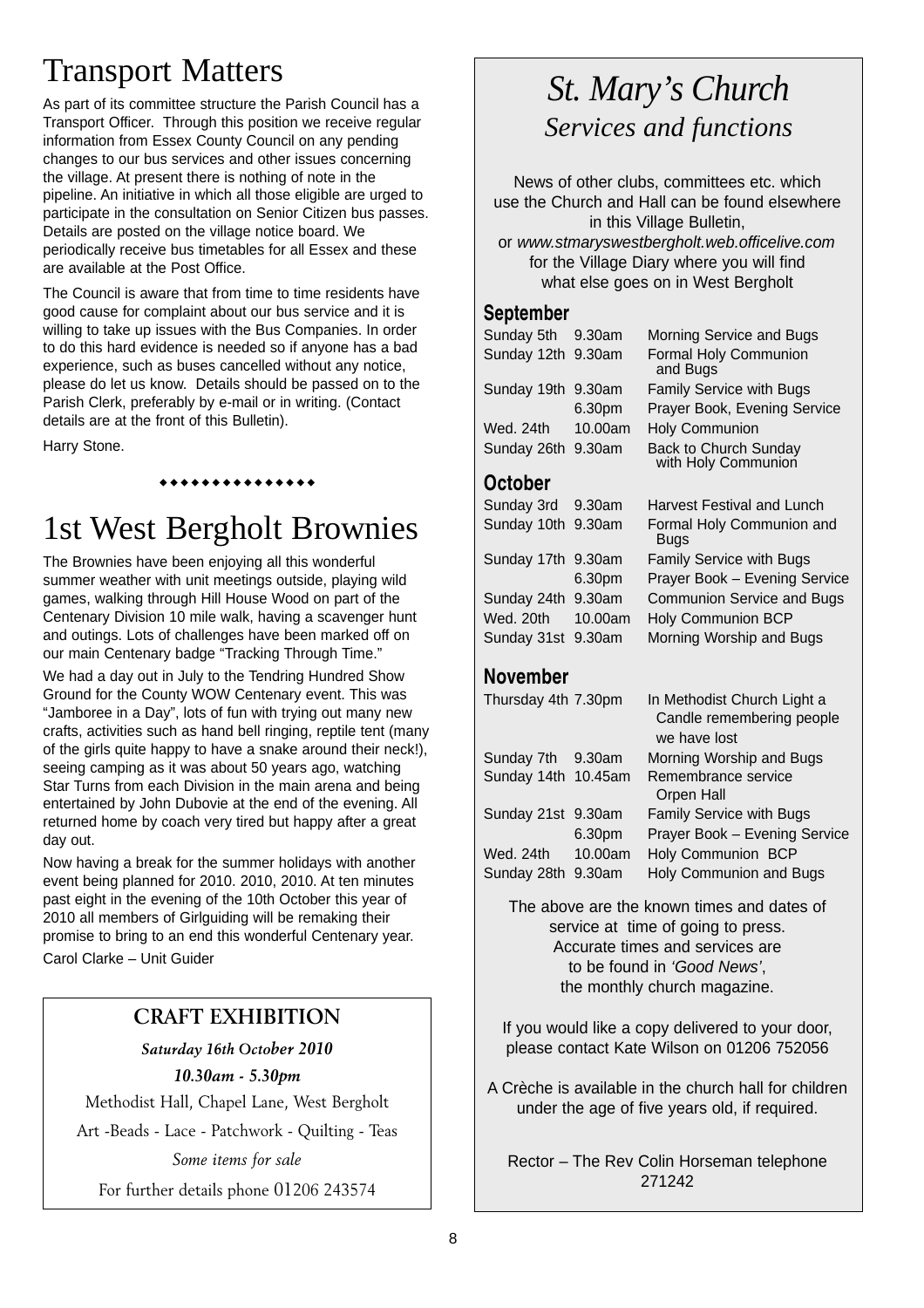# Scavenger Hunt Fun Had by All

We thought that the odds were stacked against the First Responders when the group decided to have a scavenger hunt to increase our knowledge of the village, vital for reaching calls outs in good time. Not only was the hunt on one of the hottest days of the year but it also fell on the Sunday England played Germany in the world cup! Undeterred a total of 28 people attended the hunt which was a very encouraging number. Three routes around West Bergholt gave partakers a chance to enjoy an amble around the Village whilst picking up clues and learning about street names and houses some participants didn't know existed!



The photo shows some of the Scavengers having their answer sheets and scavenged items scored.

There was a mix of adults and children on the hunt and upon return to the Church Hall to have answer sheets marked, drinks and cakes were available. The success of the first hunt means a second one may be planned for the Autumn when it is hoped more people will come to learn about our beautiful and interesting Village, so keep an eye out on the West Bergholt website and for posters for information.

### 2010 Colchester **MODEL RAILWAY EXHIBITION Marks Tey Village Hall**

Sunday 31st October 10 am to 4.30 pm

Car parking on site and nearby. Light refreshments available. Walking distance from Marks Tey station. Buses to and from Colchester, Braintree and Chelmsford

Admission £4 for entry before 1pm - £3 for entry after 1pm

# West Bergholt Local History Group



May was our first outing of the year when we visited Paycocke's in Coggeshall. Natalie introduced herself as the resident

guide who was appointed by The National Trust and moved in last year. The weather was kind enough for us to walk down the long garden to see the progress so far and meet the chickens before being guided round the building. We were shown the examples of famous Coggeshall lace displayed in the house and the unusually intricate panelling and woodcarvings reflecting the wealth of the area generated by 15th and 16th century wool trade. As we were a relatively small group of nine, we were even allowed to go up rickety stairs to rooms that are usually out of bounds to visitors.

In June we visited Sudbury for a guided walk with Blue Badge guide Diana James, who was as friendly as she was knowledgeable. Bearing in mind the time constraints of an evening, we concentrated on the Saxon part of the town and Diana explained that what we could see was deceptive. New fronts had been built over very old wooden buildings. To allow all the businesses to have access for customers, each building had a very narrow shopfront but went back a long way to give plenty of space. It was fascinating to be given these hidden gems of information that are not obvious by just looking. Once again the weather was kind to us, which added to our enjoyment.

Our July outing was to Stoke-by-Nayland Church. After collecting the key, we let ourselves in and made good use of the self-guide sheets that were provided.

In August we will be visiting the History Group at Halstead to be given their first guided tour before looking at their small local museum.

September will see our return to Orpen Hall. Andrew Phillips has been booked to speak about the Land Army Changing the War but from past experience he will probably dive off in other directions as well.

At the time of writing, we are trying to organize a talk about Barge Restoration for October and November has yet to be arranged.

Contact Bernard Colbron 240297 for details.

## St Mary's Table Tennis Club

Sadly, the village Table Tennis Club which opened eleven years ago has closed due to lack of support. Although there were still plenty of members who liked to come along occasionally and who played throughout the winter in the Club teams, there was no-one willing to support the Club by taking over from the retiring Chairman, Secretary or Treasurer. The Club has therefore closed, with remaining funds being divided between St Mary's Church, as a donation to the church hall refurbishment fund, where we played, and a donation to the Colchester and District Table Tennis League.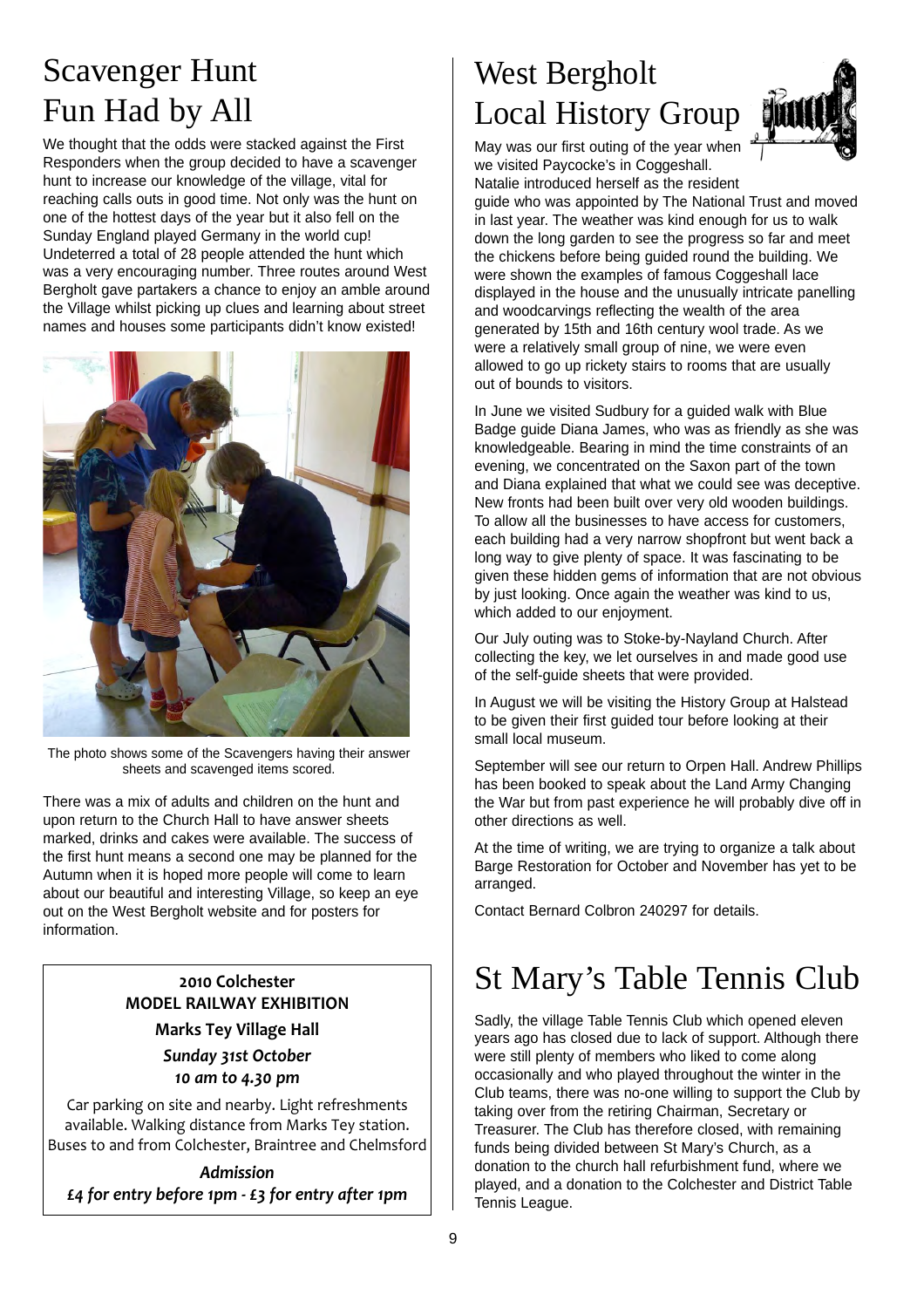

### *From strength to strength* The Royal British Legion

Although it may be September when you are reading this, we (your local branch) are already planning the 'Poppy Appeal' for 2010/11.

As an introduction to this year's appeal, the Branch Secretary and myself thought you might like to know that as 2011 is the 90th Anniversary of the Royal British Legion it is appropriate to review the foundation of the Legion, and what it does today.

In the aftermath of the First World War, returning veterans joined together in small and large groups to form mutual support groups.

Few members of the General Public could envisage the horrors the Veterans had been exposed to on the Western Front and there was comfort and support in being involved with each other in such groups.

Field Marshal Earl Haig, not the figure of scorn created subsequently by historians but a much loved leader, saw that if all these disparate groups could be brought together under one banner, they could form a more powerful group acting in support of the ex-service community. So 'The British Legion' with its focus on supporting the ex-soldier was born.

The title Royal British Legion came some decades later.

The focus of the Legion is still the same, although the definition of what is supported has changed and evolved into a much more holistic organisation focused on not just the ex- or serving servicemen, but their whole family.

The Branch will be having our annual dinner in late October which coincides with the start of 'Poppy Appeal' time. As last year, some members will be collecting house-to-house, whilst others will be standing outside the Co-op in Chapel Road.

Please stop and give what you can. No matter how small or large, your donation is needed. Last year West Bergholt's contribution was over £800. Let's hope that is only a target and with our extra members we will topple that.

For more information, or if you would like to join the RBL contact the Secretary, Roger Drury whose telephone number is 271454, or me, Hugh Brivent-Barnes, who lives in the village, on 243717.

# REATIONS

Calling Crafters…Are you an artist or crafter interested in having a stall at a Christmas Craft Fayre? The fayre will be at the Orpen Hall on Saturday 20th November 2010 from 10am to 4pm (stall holders will be able to set up from 9am).

If you would like more information please contact Hazel Fisher on (01206) 241352 or email *hazel.illustrator@live.co.uk*

There is also a blog where you can find up to date information on the fayre: www.creationsfayre.blogspot.com

### **Bluebell Pre-School - Learning Through Play**

Bluebell Pre-School employs Staff who are qualified to encourage the development of your child in all areas of the Pre-School curriculum, as defined by the Education Authority.

We are open from 9.15am to 3.15pm. Full day care and sessions available for 2 - 5 year olds. Sessions are held in two large halls daily.

> If you would like to know more or put your child's name on our waiting list,contact Jackie Leach on 241677.

### World's Biggest Coffee Morning

2010

**Thursday 23rd September**

**St. Mary's Church, New Church Road, West Bergholt**



**9am to 12 Midday**

### New to West Bergholt?

Looking for a way to meet people and give something to the community at your leisure

Why not come along to a First Responders meeting and find out what it's all about.

We're a voluntary group aged 18+ who all are interested in helping those in medical need. We don't all have a medical background and we give time to volunteer on our own terms with no rigid rotas or pressure. Being on call can be done at anytime day or night and fits around your time at home.

Come along to one of our monthly meetings to see what we do or give Annie Neish a call on 240469 for a chat.

### **Library Times**

The Mobile Library visits the village

#### *fortnightly on a Tuesday*.

The stops and times for West Bergholt are: Albany Road 13.45 – 14.20 Scout Hut, Lexden Road Queens Road

Chapel Road

| d | 14.45 - 15.30   |
|---|-----------------|
|   | $15.35 - 15.55$ |
|   | $16.00 - 16.45$ |

Queries about the service telephone Answers Direct 0845 603762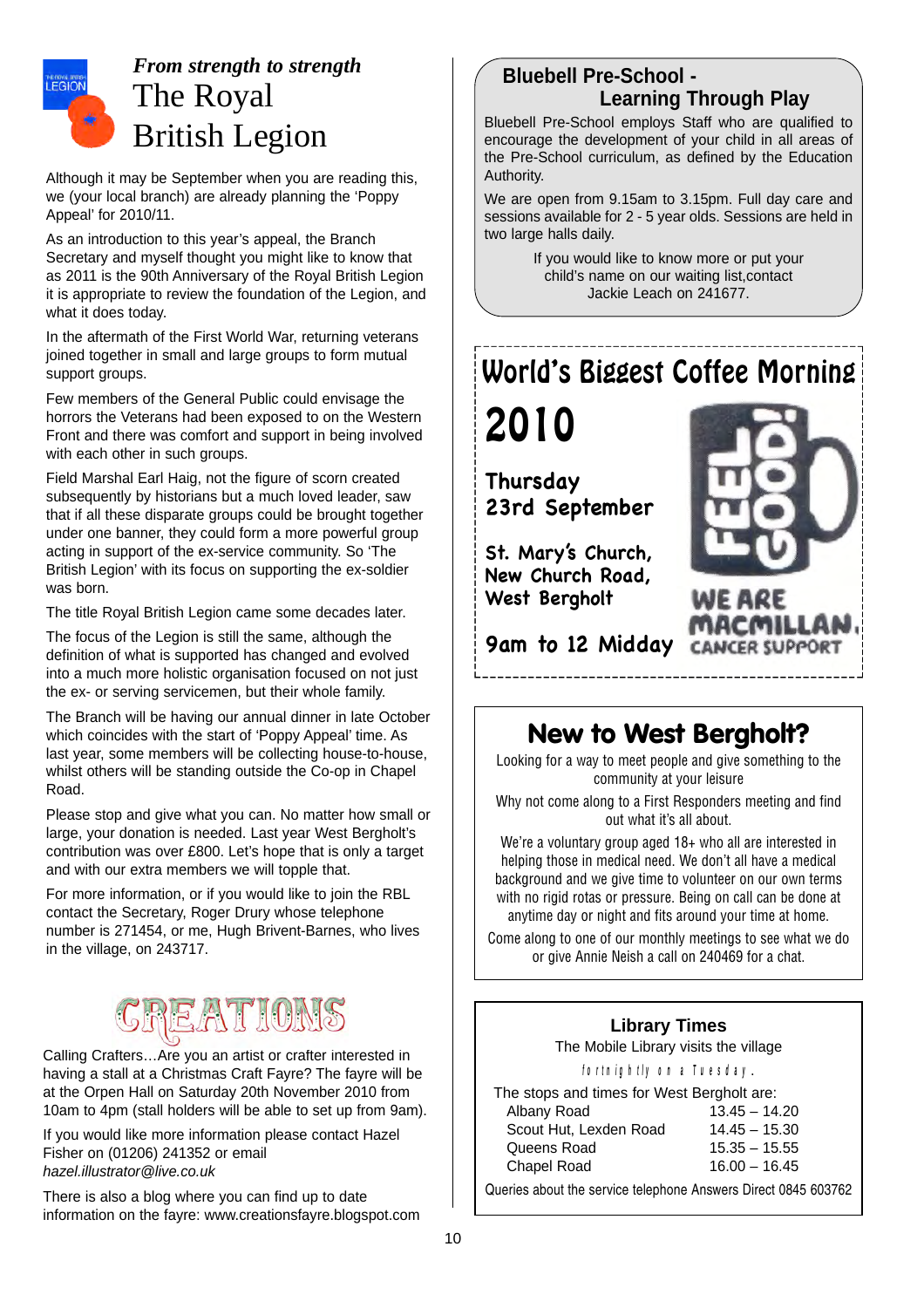# Bergholt Youth Group

The BYG has had another successful year. There are 120 members on the books with between 40 and 60 attending the club on alternate Friday evenings. The young people who will be going into year 6 in September were invited to a "taster" evening, with their parents, to find out about the club. Some of the older members will be moving on to the Stanway Youth Club in September.

As well as the normal activities on Club Nights special events have been arranged during the year. Sport relief, World cup football, a tennis tournament as well as a special sports day involving sack race, egg and spoon race and tug of war which was thoroughly enjoyed by all the members and the volunteers alike. We have had support from the Essex Boys and Girls Clubs who came along occasionally and brought archery equipment offering a different activity.

We have to give praise to our young volunteers, Amber Harlow and Graham Pullen, who have given up so much of their time to organise and carry out activities. Sam Woodgate, another of our young volunteers has become a very active helper and is currently our Fundraising Officer ("fun raising" as well).

The club evenings will be held on alternate Fridays throughout the school holidays for all current members and the new Club Year will commence Friday September 10th.

We give grateful thanks to all the volunteers who help to run the club and are always very pleased to welcome new volunteers, of any age group, to help support the Club.

If you could give up a couple of hours on an occasional Friday club night we would be very pleased to welcome your support.

Contact Harry Stone - Tel 241026 for further information.



**BYG Volunteers at their end-of-year BBQ. Thanks to Harry and Ros Stone for organising this**

# BacktoChurchSunday

**St. Mary the Virgin Church West Bergholt**

On Sunday 26th September we are joining with many other churches to hold a Back to Church Sunday.

If you've been in the habit of going to church and, for some reason, have stopped, this is an opportunity to come back. Last year around 80 000 people across the UK took this step.

I would like to offer you a really warm welcome to our church. The service will begin at 9.30am and will contain traditional as well as newer elements in the worship. There will be a chance to have a cup of coffee afterwards to meet old and new friends. We hope that everyone, adults and children, new to church or familiar with the set-up, will feel comfortable.

So whether you are coming back, or coming for the first time, we look forward to seeing you and making you feel at home.

With all good wishes,

Colin Horseman. Rector

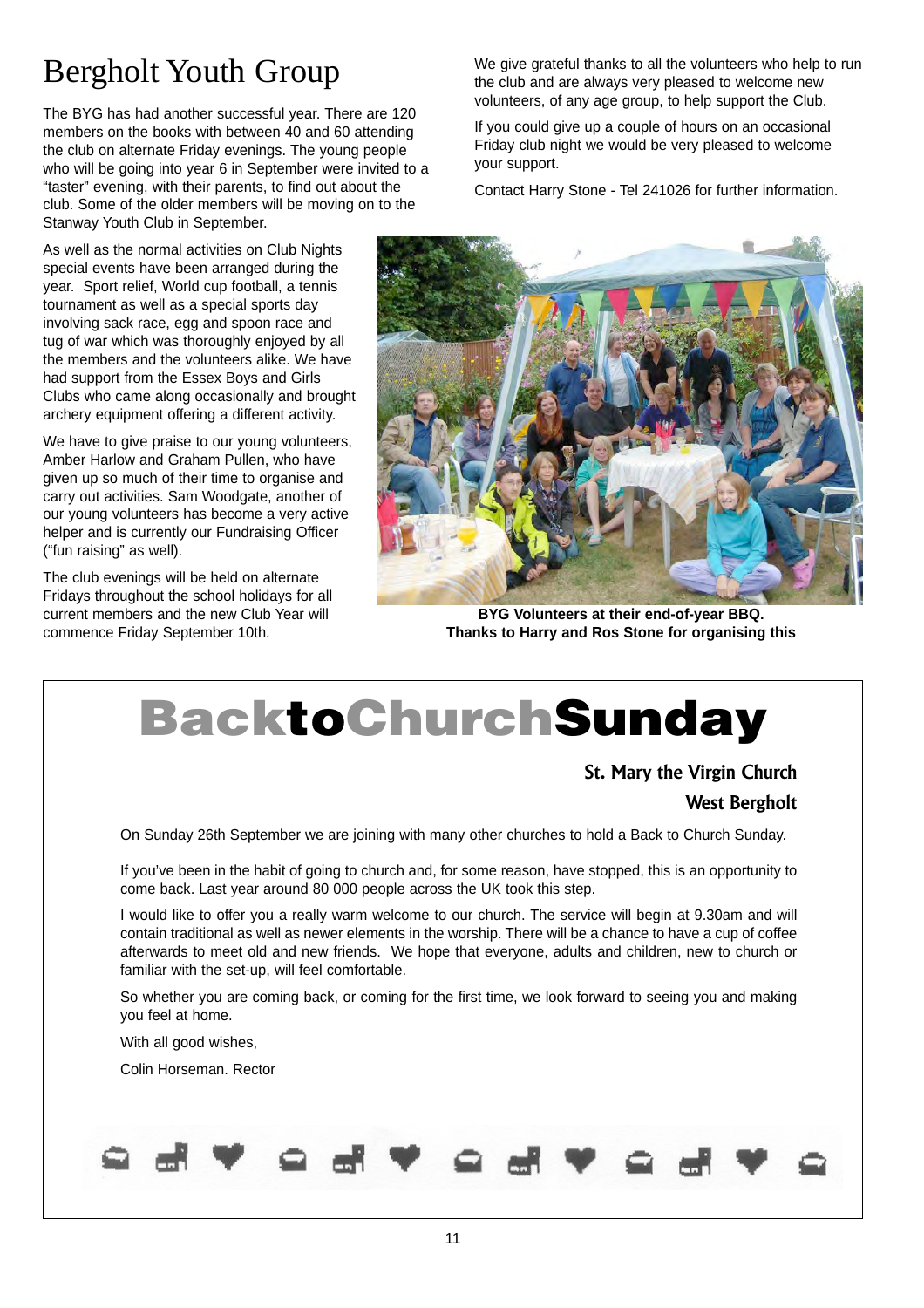# Friendship Club

In the last few months the Friendship Club has enjoyed a varied programme.

In May members spent an afternoon looking and buying at Philpott's Nursery, with a cream tea to round off the afternoon.

In June it was time for some exercise when Jennie came to the Orpen Hall and taught us how to do 'chair aerobics'. Also in June another outing, this time to Perrywood's in Tiptree, with another cream tea to finish off the afternoon.

In July on a beautiful summer's day, members enjoyed a garden party at the home of Dorothy Winter. Our last meeting before the summer break was back in the Orpen Hall where Mick Morrisey tested our brains with his wellknown quizzes and puzzles.

We meet at the Orpen Hall every second and fourth Thursday afternoon between 2pm and 4pm. We look forward to seeing you if you are over 55 years (for men and women). The next meeting will be on the second Thursday in September. For further information please telephone 240824.

#### \*\*\*\*\*\*\*\*\*\*\*\*\*

### West Bergholt Football Club



There is little to report on the playing front, it being the close season. Training has

begun, and the early response is encouraging, with around forty players old and new at the early sessions. We have a slight change to the management team with the retirement of Kevin Ketley, probably our most successful ever manager. His assistant from last season, Gary Wood, is to take over together with last seasons reserve team manager, Jimmy Mcintyre. A new reserve team manager will be appointed.

We have unfortunately lost our ladies team due to problems with management and an exodus of better players, but this will be more than adequately compensated for by the introduction of an under 16 side to be managed by long time Bergholt stalwart Mark Farthing. Hopefully this will bring youngsters into the club at an earlier age than previously, which can only bode well for the future of the club.

Our plans for a new clubhouse have unfortunately had to be put on hold due to lack of funding from the F.A. So we are aiming to completely re-furbish our changing rooms ready for the new season. This work should be carried out during July/August, with a minimum disruption to activities.

For any interested players, training is on Wednesday evenings, and all are welcome. Junior training will also resume shortly, so watch our website for news and dates. www.westbergholtfc.co.uk

We look forward to seeing everyone in the new season.

Michael Bell (Chairman)

# West Bergholt Gardeners' Association



Although autumn is approaching with the days noticeably shorter you'll be reaping your garden or allotment harvests. It's also time to start planting spring-flowering bulbs for next year.

Here are some other jobs to do in the garden.

- Divide herbaceous perennials
- Collect and sow seed from perennials and hardy annuals
- Dig up potatoes before slug damage spoils them
- Net ponds before leaf fall
- Clean out cold frames/greenhouses before autumn use

Members have enjoyed four summer outings to gardens, etc. A coach trip in May to the flagship RHS garden at Wisley provided the opportunity to appreciate a huge diverse plant collection.

In June a party visited Olivers Gardens, Colchester for the National Gardens Scheme. Philip Morant's description of the garden in his 18thC 'History of Essex' was considered as apt today by the owner. A garden tour culminated in refreshments on the terrace.

Another June outing was to Cants of Colchester Rose Field. As Britain's leading rose specialist, members received professional advice on propagation, maintenance and rose types. The splendour of colours and fragrances was admired by all.

On a July evening Kings Seeds, Kelvedon, a leading supplier of vegetable, flower, herb and Sweet Pea seed since 1888, welcomed members. Our host informed us on the company's interesting history and stages of seed production during a conducted tour.

Our next meeting is on 20 September at 7.30pm in the Orpen Hall. Speaker Darren Tansley, Essex Wildlife, will present on 'The Search for Ratty'; based on restoring water voles to the River Colne focusing on the West Bergholt to Chappel stretch. The AGM will follow.

Large garden, small window box, devoted gardener or just a passing interest? Why not join your local gardening club?

There is always a warm friendly welcome for members and visitors. Joining us is simple and inexpensive. For further information, please contact the Chair, Valerie Lofthouse tel. 01206 855450 - valerielofthouse1@hotmail.co.uk

For further information visit http://www.westbergholt.net/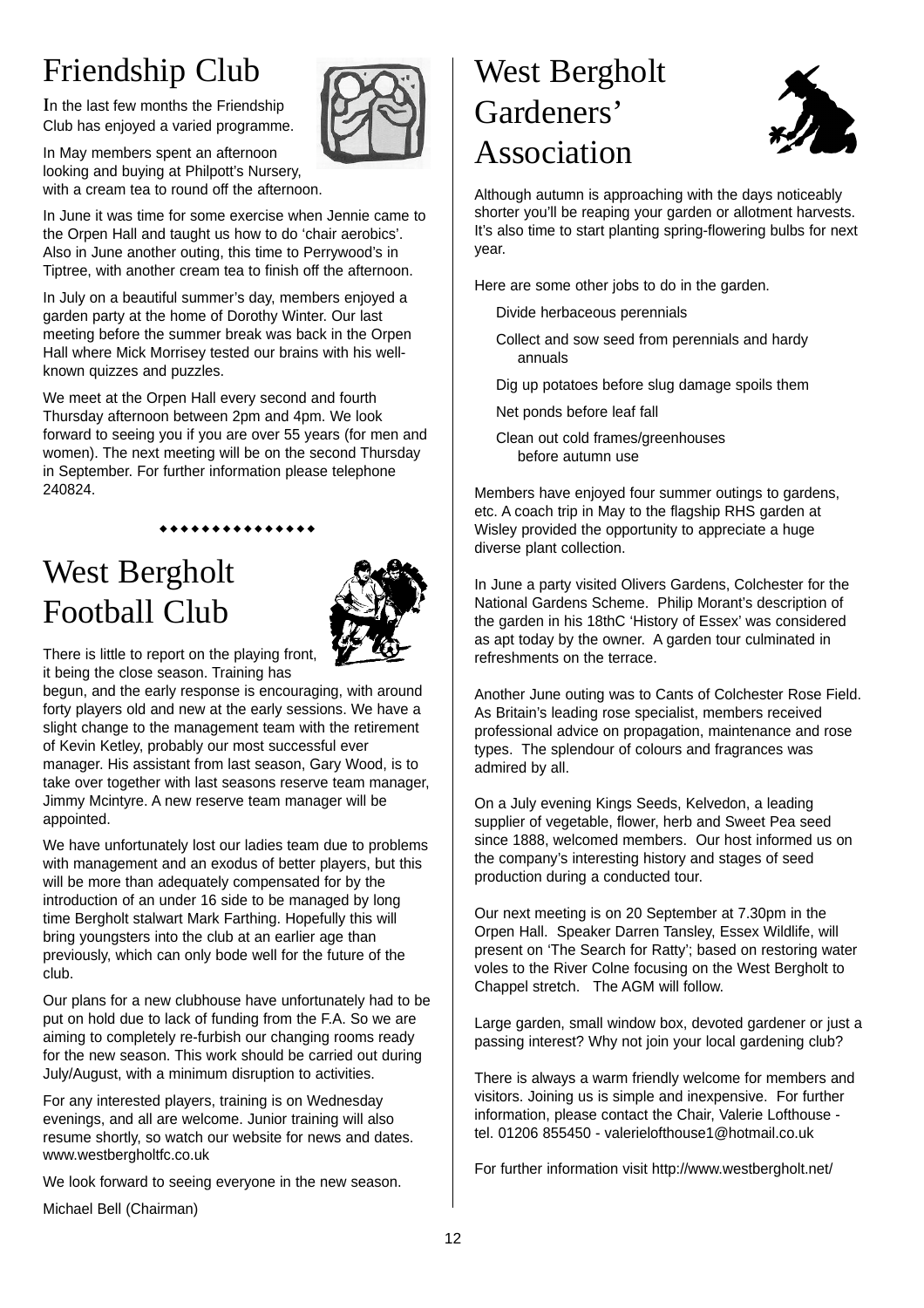#### Dear Villagers.

Might I express my thanks to the people of West Bergholt for returning me as Borough Councillor for a second term of office at the May 2010 elections. I also extend my thanks to the other candidates for a robust election campaign where our differing policies for the village were clearly articulated.

The West Bergholt and Eight Ash Green Ward is a large rural area, extending from the boundary with Horkesley in the North, down to Marks Tey railway station in the South. When first elected four years ago, I tried running "Councillor's surgeries". However, with such a large area to cover, I soon found that it was far more effective to make a personal visit, at a mutually convenient time, to any villager who has complex problems that cannot be solved via a telephone call or e-mail.

If you have any matters that you wish to raise with me about local government services, please do not hesitate to contact me on 01206 240314, or e-mail me at cllr.dennis.willetts@colchester.gov.uk

Yours sincerely

Dennis Willetts, Borough Councillor.



To: The Editor, Dear Sir,

I have followed with interest and some concern the correspondence regarding Hill House Wood and fully endorse the views of Mrs. Lander, Mr. Miller and Mr. Goodboum.

My late husband and I were regular walkers in the area and were amongst the first responders to the fund which was raised by local residents. As I am now in my 94th year and disabled I no longer can enjoy our trips through the wood, which we hoped would be preserved for others to enjoy. The intention at the time was to preserve the area, - as it was - for local people (and their dogs) to enjoy!

I feel that if ground continues to be cleared at the rate it is currently occurring, then the wood in all its natural beauty and environment will cease to exist, and residents will have 'managed' walk ways and "vistas" (including of course the bluebells) and little else!

A wood has its own particular 'ethos' and natural undergrowth evolvement in every season. Nature has its own system of checks and balances and perhaps a cull of deer might be just as appropriate as clearing of undergrowth and ponds, but as one writer expressed it, that would be opening "another can of worms"! I can appreciate the necessity to clear a large number of fallen trees after a storm but even a fallen tree in a wood has its uses in nature.

Views and vistas can be appreciated by walking in open country, but our woods and their special atmosphere and environment should be preserved for everyone to enjoy as WOODS, not managed as recreational spaces. We have so few woods left in our small island - they and their inhabitants should be left to be an important part of our environment, not as a well-meaning but managed facility. The return of foxhunting might help to control the everescalating increase of foxes in the woods and villages and urban areas - a feature the countryside in general considered a very necessary control.

This topic may be controversial, but I urge all readers to let their views be known and discussed.

Mrs. J. Hardingham



Dear Sir,

Please allow me, through the courtesy of your columns, to give credit to all five candidates in the recent Borough elections. National events (including Cleggomania and bigot-gate) and the surprise ingredient of an independent candidate made the result both unpredictable and fascinating. All the candidates have grounds to be pleased with their votes. In the end, the residents of West Bergholt voted quite convincingly for Dennis Willetts, the Conservative Party candidate, indicating who we believe will continue to give our

village the best representation.

Your readers might like to know that our second Councillor, Jill Tod, has decided not to stand for reelection next year when the local elections are again upon us. I am honoured to have been selected by the Conservative Party to be the candidate to replace Jill. I look forward to working with such a dynamic and experienced Councillor as Dennis and hope your readers will support me next May.

The Conservative Party in West Bergholt and Eight Ash Green is active throughout the political cycle. Our third Safari Supper will be on Saturday 18th September. Our MP, Bernard Jenkin, will be attending and is willing to discuss affairs in similar fashion to the very successful "At Home" we held during the election campaign. Participants do not need to be Party members or even voters to attend. It is a social function, albeit with a political theme. If any residents would like to join in, either as guests or hosts/hostesses, please would they contact me on 241411

Thank you very much.

Yours sincerely,

Marcus Harrington Barn End, Cooks Hall Lane, West Bergholt